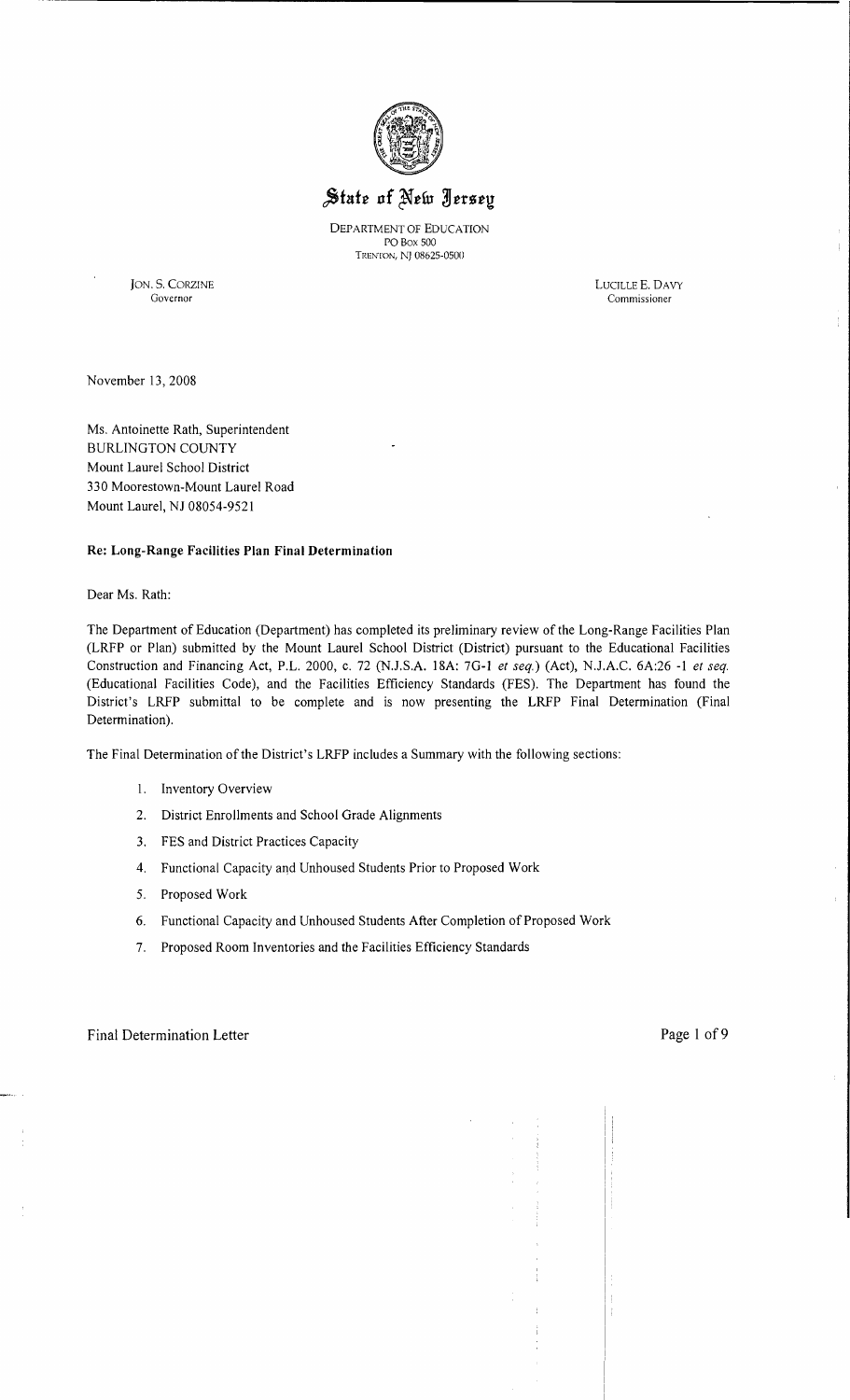Major LRFP approval issues include the adequacy of the LRFP's proposed enrollments, school capacities, and educational spaces. Approval of the LRFP, and any projects and costs listed therein, does not imply approval of an individual school facilities project or its corresponding costs and eligibility for State support under the Act. Similarly, approval of the LRFP does not imply approval of portions of the Plan that are inconsistent with the Department's FES and proposed building demolition or replacement. Determination of preliminary eligible costs and final eligible costs will be made at the time of the approval of a particular school facilities project pursuant to N.J.S.A. l8A:7G-5. The District must submit a feasibility study as part of the school facilities project approval process, pursuant to N.J .S.A. 18A:7G-7b, to support proposed building demolition or replacement. The feasibility study should demonstrate that a building might pose a risk to the safety of the occupants after rehabilitation or that rehabilitation is not cost-effective.

Following the approval of the LRFP, the District may submit an amendment to the approved LRFP for Department review. Unless and until an amendment to the LRFP is submitted to and approved by the Commissioner of the Department pursuant to N.J.S.A. 18A:7G-4(c), the approved LRFP shall remain in effect. The District may proceed with the implementation of school facilities projects that are consistent with the approved LRFP whether or not the school facilities project contains square footage that may be ineligible for State support.

We trust that this document will adequately explain the Final Determination and allow the District to move forward with the initiation of projects within its LRFP. Please contact Glenn Ferguson at the Office of School Facilities at (609) 943-5674 with any questions or concerns that you may have.

Sincerely,

Lucille Eday

Lucille E. Davy Commissioner

Enclosure

c: John Hart, Chief of Staff

Lester Richens, Burlington County, Executive County Superintendent Bernard E. Piaia, Director, School Facilities, Office of the Chief of Staff Susan Kutner, Director, Policy and Planning, School Facilities, Office of the Chief of Staff Glenn Ferguson, County Manager, School Facilities, Office of the Chief of Staff

Ť

 $\frac{1}{4}$  $\bar{1}$  $\bar{\Gamma}$  $\bar{1}$ 

Ţ.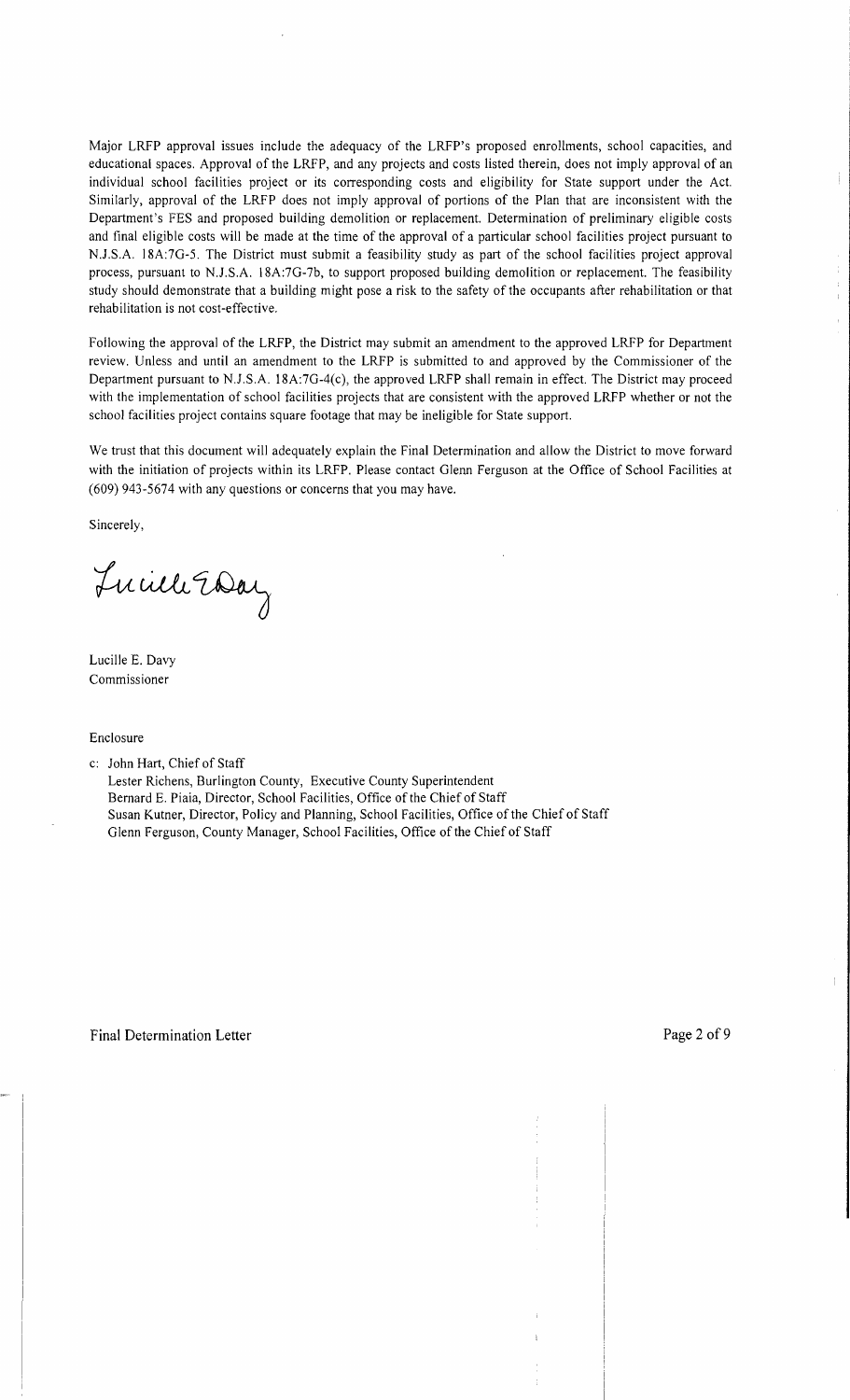## LONG-RANGE FACILITIES PLAN

## **Final Determination Summary**

Mount Laurel School District

The Department of Education (Department) has completed its review of the Long-Range Facilities Plan (LRFP or Plan) submitted by the Mount Laurel School District (District) pursuant to the Educational Facilities Construction and Financing Act, P.L. 2000, c.72 (N.J.S.A. 18A:7G-1 et seq.) (Act), N.J.A.C. 6A:26-1 et seq. (Educational Facilities Code), and the Facilities Efficiency Standards (FES).

This is the Department's Final Determination Summary (Summary) of the LRFP. The Summary is based on the standards set forth in the Act, the Educational Facilities Code, the FES, District entered data in the LRFP and Project Application and Tracking System (LRFP website), and District supplied supporting documentation. The Summary consists of seven sections. The referenced reports in *italic* text are standard LRFP reports available on the Department's LRFP website.

#### 1. Inventory Overview

The District provides services for students in grades K-8. The predominant existing school grade configuration is K-8. The predominant proposed school grade configuration is K-8. The District is classified as an "Under 55" district for funding purposes.

The District identified existing and proposed schools, sites, buildings, playgrounds, playfields, and parking lots in its LRFP. The total number of existing and proposed district-owned or leased schools, sites, and buildings are listed in Table 1. A detailed description of each asset can be found in the LRFP website report titled *"Site Asset Inventory Report. "* 

|                                                      | <b>Existing</b> | Proposed |
|------------------------------------------------------|-----------------|----------|
| Sites:                                               |                 |          |
| Total Number of Sites                                |                 |          |
| Number of Sites with no Buildings                    |                 |          |
| Number of Sites with no Instructional Buildings      |                 |          |
| <b>Schools and Buildings:</b>                        |                 |          |
| <b>Total Number of Schools</b>                       | Q               | Q        |
| Total Number of Instructional Buildings              |                 |          |
| Total Number of Administrative and Utility Buildings |                 |          |
| Total Number of Athletic Facilities                  |                 |          |
| Total Number of Parking Facilities                   |                 |          |
| Total Number of Temporary Facilities                 |                 |          |

#### Table l' Inventory Summary

As directed by the Department, incomplete school facilities projects that have project approval from the Department are represented as "existing" in the Plan. District schools with incomplete approved projects that include new construction or the reconfiguration of existing program space are as follows: N/A.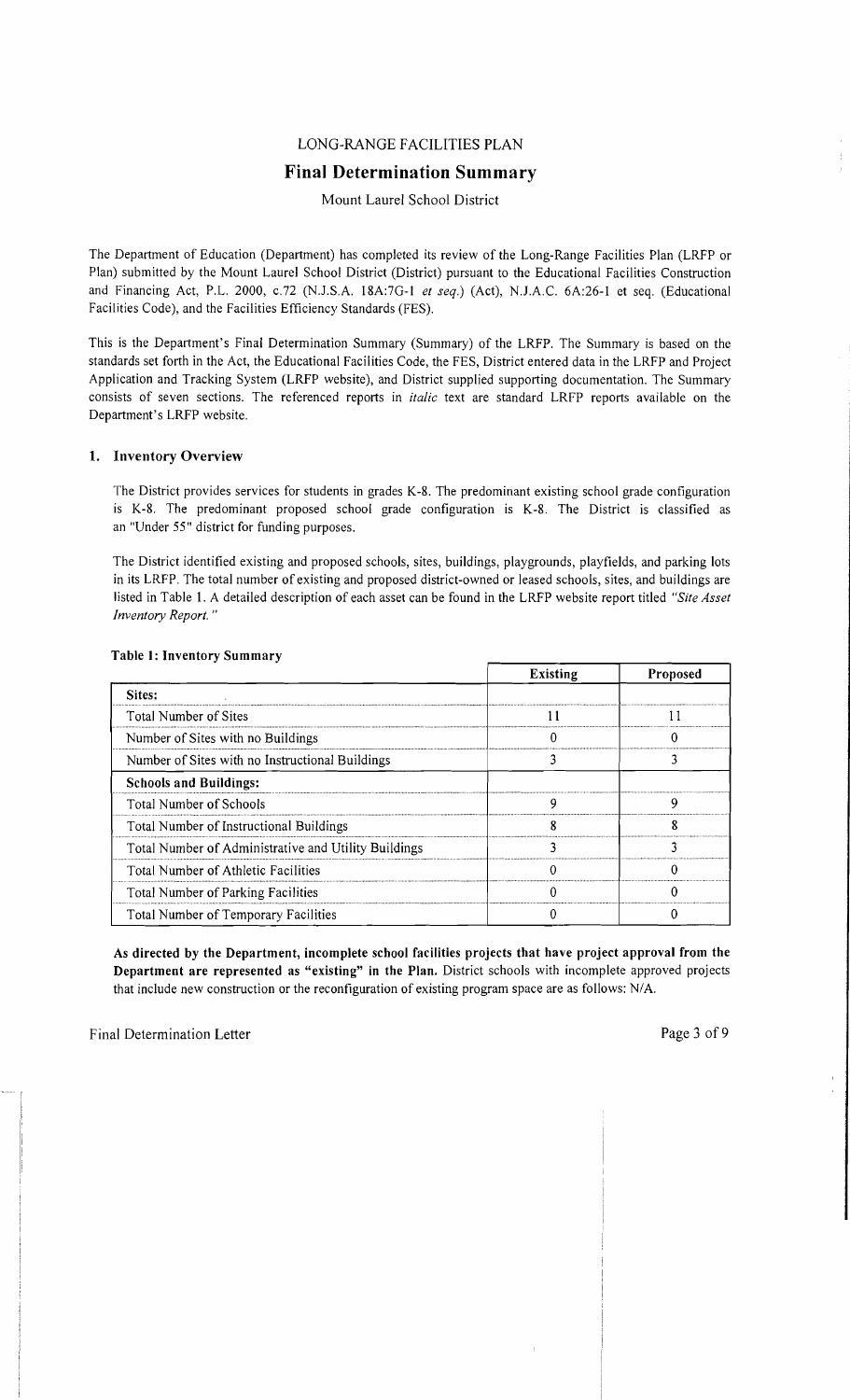Major conclusions are as follows:

- The District is proposing to maintain the existing number of District-owned or leased sites.
- The District is proposing to maintain the existing number of District-owned or operated schools.
- The District is proposing to maintain the existing number of District-owned or leased instructional buildings. The District is proposing to maintain the existing number of District-owned or leased noninstructional buildings.

FINDINGS The Department has determined that the proposed inventory is adequate for review of the District's LRFP. However, the LRFP determination does not imply approval of an individual school facilities project listed within the LRFP. The District must submit individual project applications for project approval. If building demolition or replacement is proposed, the District must submit a feasibility study, pursuant to NJ.S.A. l8A:7G-7b, as part of the application for the specific school facilities project.

## 2. District Enrollments and School Grade Alignments

The District determined the number of students, or "proposed enrollments," to be accommodated in the LRFP on a district-wide basis and in each school. The District's existing and proposed enrollments and the cohortsurvival projection provided by the Department on the LRFP website are listed in Table 2. Detailed information can be found in the LRFP website report titled *"Enrollment Projection Detail.* " Existing and proposed school enrollments and grade alignments can be found in the report titled *"Enrollment and School Grade Alignment. "* 

|                             | <b>Actual Enrollments</b><br>2005 | <b>District Proposed</b><br><b>Enrollments</b> | Department's LRFP<br><b>Website Projection</b> |
|-----------------------------|-----------------------------------|------------------------------------------------|------------------------------------------------|
| Grades K-12:                |                                   |                                                |                                                |
| Grades K-5, including SCSE  | 2831                              | 3041                                           | 2806                                           |
| Grades 6-8, including SCSE  | 1602                              | 1821                                           | 1591                                           |
| Grades 9-12, including SCSE |                                   |                                                | €                                              |
| Totals K-12                 | 4433                              | 4862                                           | 4397                                           |
| Pre-Kindergarten:           |                                   |                                                |                                                |
| Pre-Kindergarten, Age 3     |                                   |                                                | n                                              |
| Pre-Kindergarten, Age 4     | 20                                | 36                                             | ∩                                              |
| Pre-Kindergarten, SCSE      | 32                                | 72                                             | 58                                             |

#### Table 2: Enrollment Comparison

*"SCSE"* = *Self-Contained Special Educallon* 

Major conclusions are as follows:

- The District did not elect to use the Department's LRFP website projection. Supporting documentation was submitted to the Department as required to justify the proposed enrollments.
- The District is planning for increasing enrollments.
- The District is not an ECPA (Early Childhood Program Aid) District.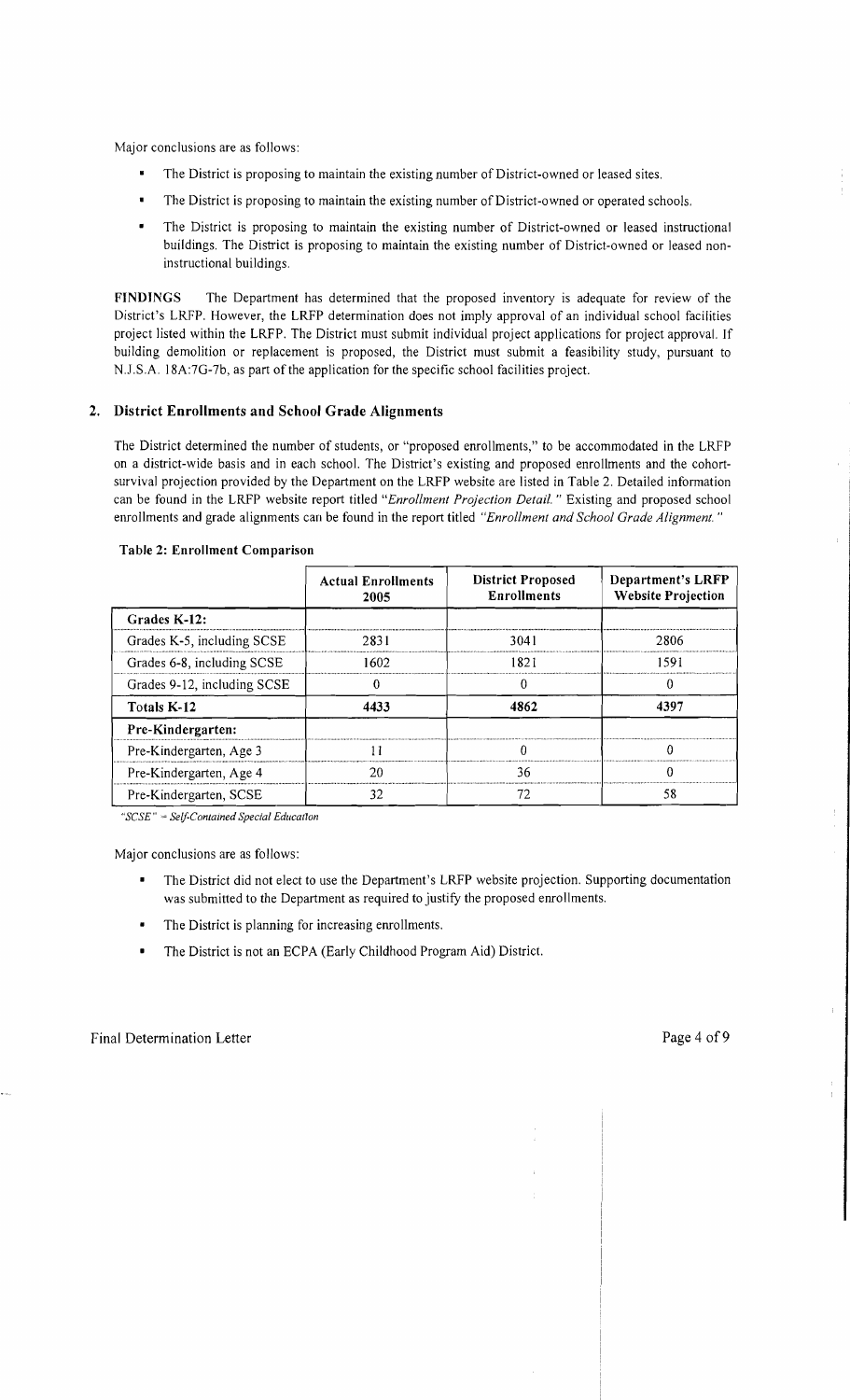FINDINGS The Department has determined that the District's proposed enrollments are supportable for review of the District's LRFP. The Department will require a current enrollment projection at the time an application for a school facilities project is submitted incorporating the District's most recent Fall Enrollment Report in order to verify that the LRFP's planned capacity is appropriate for the updated enrollments.

## 3. FES and District Practices Capacity

The proposed room inventories for each school were analyzed to determine whether the LRFP provides adequate capacity for the proposed enrollments. Two capacity calculation methods, called *"FES Capacity"* and *"District Practices Capacity,* " were used to assess existing and proposed school capacity in accordance with the FES and District program delivery practices. A third capacity calculation, called *"Functional Capacity, "*  determines Unhoused Students and potential State support for school facilities projects. Functional Capacity is analyzed in Section 5 of this Summary.

- *FES Capacity* only assigns capacity to pre-kindergarten *(if district-owned or operated),* kindergarten, general, and self-contained special education classrooms, No other room types are considered to be capacity-generating. Class size is based on the FES and is prorated for classrooms that are sized smaller than FES classrooms. FES Capacity is most accurate for elementary schools, or schools with non-departmentalized programs, in which instruction is "homeroom" based. This capacity calculation may also be accurate for middle schools depending upon the program structure. However, this method usually significantly understates available high school capacity since specialized spaces that are typically provided in lieu of general Classrooms are not included in the capacity calculations.
- *District Practices Capacity* allows the District to include specialized room types in the capacity calculations and adjust class size to reflect actual practices. This calculation is used to review capacity and enrollment coordination in middle and high schools.

A capacity utilization factor in accordance with the FES is included in both capacity' calculations. A 90% capacity utilization rate is applied to classrooms serving grades K-8. An 85% capacity utilization rate is applied to classrooms serving grades 9-12. No capacity utilization factor is applied to preschool classrooms.

Table 3 provides a summary of existing and proposed district-wide capacities. Detailed information can be found in the LRFP website report titled *"FES and District Practices Capacity. "* 

|                                         | <b>Total FES Capacity</b> | <b>Total District Practices Capacity</b> |
|-----------------------------------------|---------------------------|------------------------------------------|
| $(A)$ Proposed Enrollments              | 4970                      | 4970                                     |
| $(B)$ Existing Capacity                 | 4531                      | 4023                                     |
| <i>Existing Capacity Status (B)-(A)</i> | -438                      | $-947$                                   |
| (C) Proposed Capacity                   | 4688                      | 4188                                     |
| <i>Froposed Capacity Status (C)-(A)</i> | -281                      | -781                                     |

#### Table 3: FES and District Practices Capacity Summary

\* *Positive numbers signify surplus capacity; negative numbers signify inadequate capacity. Negative values for District Practices capacity are acceptable ijproposed enrollments do not exceed 100% capacity utilization.* 

Major conclusions are as follows:

• The District has appropriately coordinated proposed school capacities and enrollments in the LRFP.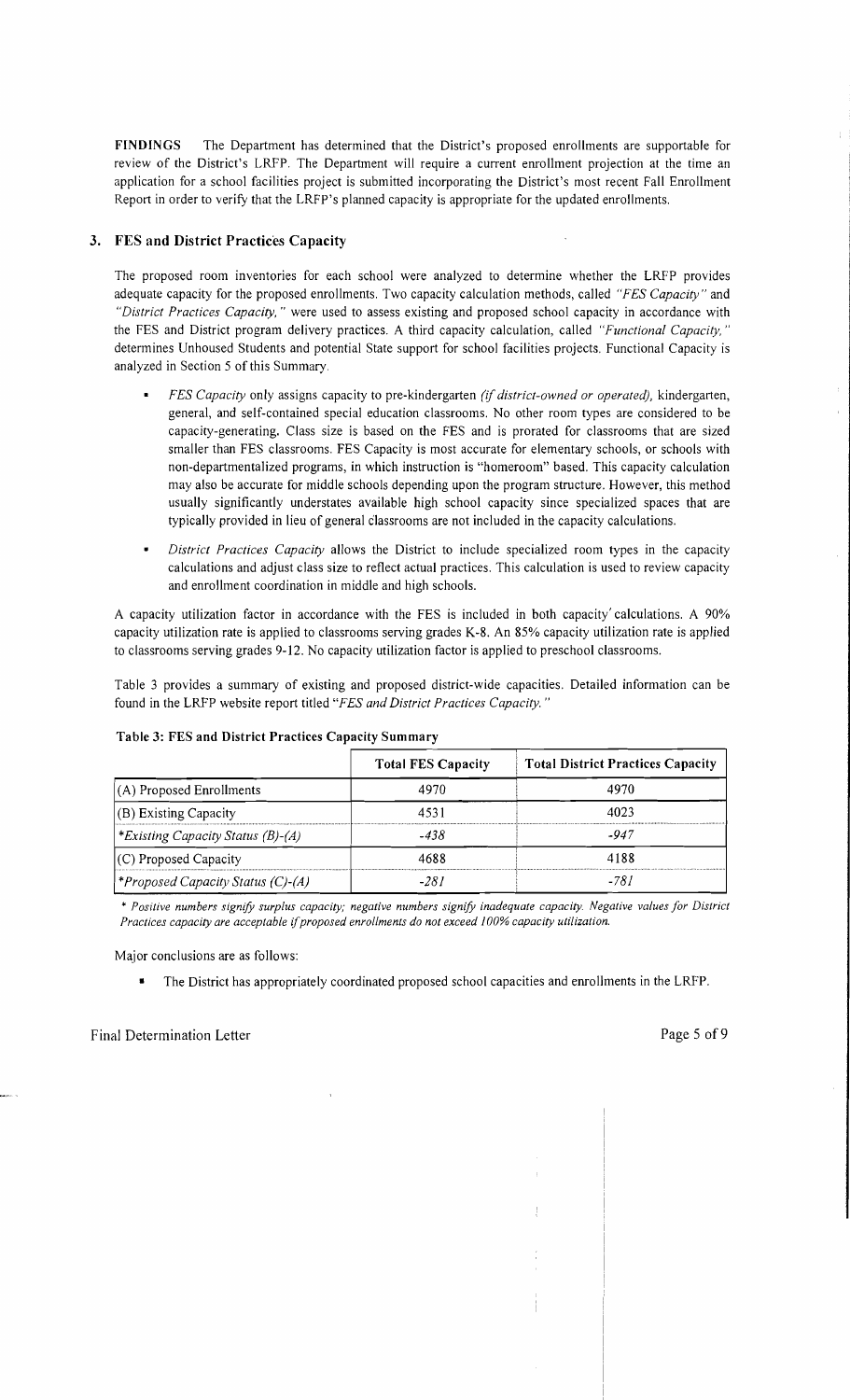• Adequate justification has been provided by the District if capacity for a school deviates from the proposed enrollments by more than 5%.

**FINDINGS** The Department has determined that the proposed District capacity, in accordance with the proposed enrollments, is adequate for review of the District's LRFP. The Department will require a current enrollment projection at the time an application for a school facilities project is submitted, incorporating the District's most recent Fall Enrollment Report, in order to verify that the LRFP's planned capacity meets the District's updated enrollments.

## **4. Functional Capacity and Unhoused Students Prior to Proposed Work**

*Functional Capacity* was calculated and compared to the proposed enrollments to provide a preliminary estimate of Unhoused Students and new construction funding eligibility. Functional Capacity is the adjusted gross square footage of a school building *(total gross square feet minus excluded space)* divided by the minimum area allowance per Full-time Equivalent student for the grade level contained therein. Unhoused Students is the number of students projected to be enrolled in the District that exceeds the Functional Capacity of the District's schools pursuant to NJ.A.C. 6A:26-2.2(c).

*"Excluded Square Feet"* in the LRFP Functional Capacity calculation includes (1) square footage exceeding the FES for any pre-kindergarten, kindergarten, general education, or self-contained special education classroom; (2) grossing factor square footage *(corridors, stairs, mechanical rooms, etc.)* that exceeds the FES allowance, and (3) square feet proposed to be demolished or discontinued from use. Excluded square feet may be revised during the review process for individual school facilities projects.

Table 4 provides a preliminary assessment of Functional Capacity, Unhoused Students, and Estimated Maximum Approved Area for the various grade groups in accordance with the FES. Detailed information concerning the calculation and preliminary excluded square feet can be found in the LRFP website reports titled *"Functional Capacity and Unhoused Students"* and *"Functional Capacity Excluded Square Feet. "* 

|                      |            | B          |           |                |                          |
|----------------------|------------|------------|-----------|----------------|--------------------------|
|                      |            | Estimated  |           | D              | $E = C \times D$         |
|                      | A          | Existing   | $C = A-B$ | Area           | <b>Estimated Maximum</b> |
|                      | Proposed   | Functional | Unhoused  | Allowance      | Approved Area for        |
|                      | Enrollment | Capacity   | Students  | (gsf/students) | <b>Unhoused Students</b> |
| Elementary $(K-5)^*$ | 3041       | 1725       | 1315      | 125.00         | 164,421                  |
| Middle $(6-8)$       | 1821       | 1096       | 724       | 134.00         | 97,077                   |
| High $(9-12)$        | 0          | $\theta$   |           | 151.00         |                          |
| Totals K-12          | 4907       | 2822       |           |                |                          |

| Table 4: Functional Capacity and Unhoused Students Prior to Proposed Work |
|---------------------------------------------------------------------------|
|---------------------------------------------------------------------------|

*\*Pre-kindergarten students are not included in the calculations,* 

Major conclusions are as follows:

The calculations for "Estimated Existing Functional Capacity" do not include school facilities projects that have been approved by the Department but were not under construction or complete at the time of Plan submission.

 $\mathbf{r}$ ÷

 $\hat{L}$ 

÷.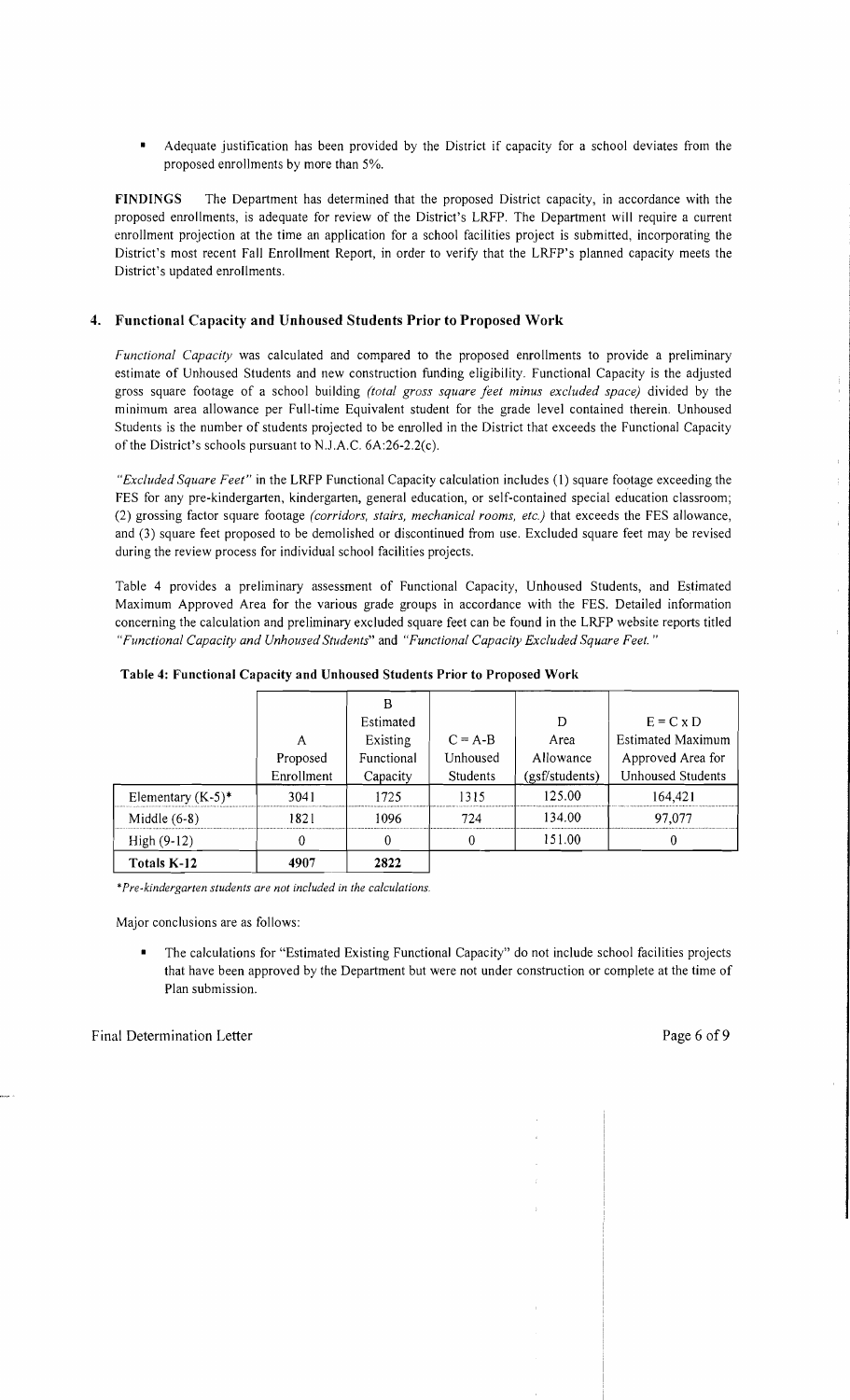- The District, based on the preliminary LRFP assessment, does not have Unhoused Students for the following FES grade groups: n/a.
- The District, based on the preliminary LRFP assessment, has Unhoused Students for the following FES grade groups: Grades K-5, 6-8.
- The District is not an ECPA district. Therefore, pre-kindergarten students are not included in the calculations. Unhoused pre-kindergarten self-contained special education students are eligible for State support. A determination of square footage eligible for State support will be made at the time an application for a specific school facilities project is submitted to the Department for review and approval.
- The District is not proposing to demolish or discontinue the use of existing District-owned instructional space. The Functional Capacity calculation excludes square feet proposed to be demolished or discontinued for the following FES grade groups: n/a.

FINDINGS Functional Capacity and Unhoused Students calculated in the LRFP are preliminary estimates. Justification for square footage in excess of the FES and the determination of additional excluded square feet, Preliminary Eligible Costs (PEC), and Final Eligible Costs (FEC) will be included in the review process for specific school facilities projects. A feasibility study undertaken by the District is required if building demolition or replacement is proposed per N.J.A.C. 6A:26-2.3(b)(10).

## 5. Proposed Work

The District was instructed to review the condition of its facilities and sites and to propose corrective *"system"*  and *"inventory"* actions in its LRFP. *"System"* actions upgrade existing conditions without changing spatial configuration or size. Examples of system actions include new windows, finishes, and mechanical systems. *"Inventory"* actions address space problems by removing, adding, or altering sites, schools, buildings and rooms. Examples of inventory actions include building additions, the reconfiguration of existing walls, or changing room use.

Table 5 summarizes the type of work proposed in the District's LRFP for instructional buildings. Detailed information can be found in the LRFP website reports titled *"Site Asset Inventory," "LRFP Systems Actions Summary,* " *and "LRFP Inventory Actions Summary. "* 

| Table 5: Proposed Work for Instructional Buildings |  |  |
|----------------------------------------------------|--|--|
|                                                    |  |  |

| Type of Work                                                   | Work Included in LRFP |  |  |
|----------------------------------------------------------------|-----------------------|--|--|
| <b>System Upgrades</b>                                         | Yes                   |  |  |
| <b>Inventory Changes</b>                                       |                       |  |  |
| Room Reassignment or Reconfiguration                           |                       |  |  |
| <b>Building Addition</b>                                       |                       |  |  |
| New Building                                                   |                       |  |  |
| Partial or Whole Building Demolition or Discontinuation of Use |                       |  |  |
| New Site                                                       |                       |  |  |

 $\begin{array}{c} \frac{1}{2} \\ \frac{1}{2} \end{array}$  $\hat{r}$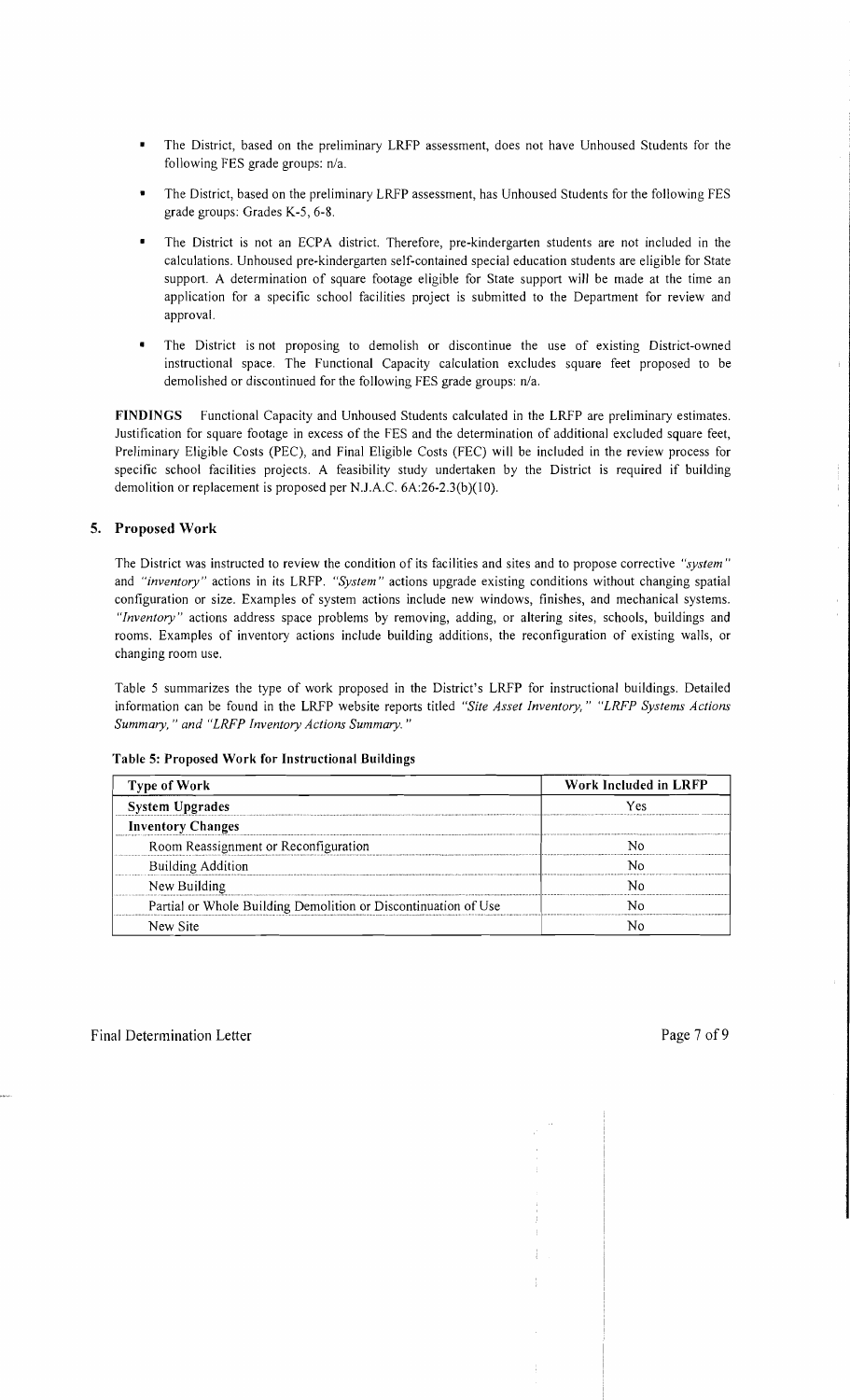Major conclusions are as follows:

- The District has proposed system upgrades in one or more instructional buildings.
- The District has not proposed inventory changes, including new construction, in one or more instructional buildings.
- The District has not proposed new construction in lieu of rehabilitation in one or more instructional buildings.

Please note that costs represented in the LRFP are for capital planning purposes only. Estimated costs are not intended to represent preliminary eligible costs or final eligible costs of approved school facilities projects.

The Act (NJ.S.A. l8A:7G-7b) provides that all school facilities shall be deemed suitable for rehabilitation unless a pre-construction evaluation undertaken by the District demonstrates to the satisfaction of the Commissioner that the structure might pose a risk to the safety of the occupants even after rehabilitation or that rehabilitation is not cost-effective. Pursuant to N.J.A.C. 6A:26-2.3(b)(10), the Commissioner may identify school facilities for which new construction is proposed in lieu of rehabilitation for which it appears from the information presented that new construction is justified, provided, however, that for such school facilities so identified, the District must submit a feasibility study as part of the application for the specific school facilities project. The cost of each proposed building replacement is compared to the cost of additions or rehabilitation required to eliminate health and safety deficiencies and to achieve the District's programmatic model.

Facilities used for non-instructional or non-educational purposes are ineligible for State support under the Act. However, projects for such facilities shall be reviewed by the Department to determine whether they are consistent with the District's LRFP and whether the facility, if it is to house students (full or part time) conforms to educational adequacy requirements. These projects shall conform to all applicable statutes and regulations.

**FINDINGS** The Department has determined that the proposed work is adequate for review of the District's LRFP. However, Department approval of proposed work in the LRFP does not imply that the District may proceed with a school facilities project. The District must submit individual project applications with cost estimates for Department project approval. Both school facilities project approval and other capital project review require consistency with the District's approved LRFP.

## **6. Functional Capacity and Unhoused Students After Completion** of Proposed **Work**

The *Functional Capacity* of the District's schools *after* completion of the scope of work proposed in the LRFP was calculated to highlight any remaining Unhoused Students.

Table 6 provides a preliminary assessment of Unhoused Students and Estimated Remaining Maximum Area after compietion of new construction proposed in the LRFP, if applicable. Detailed information concerning the calculation can be found in the website report titled *"Functional Capacity and Unhoused Students."* 

 $\mathcal{L}$  $\hat{\mathcal{V}}$  $\frac{1}{2}$ ÷.

 $\hat{\Gamma}$  $\mathbf{r}$